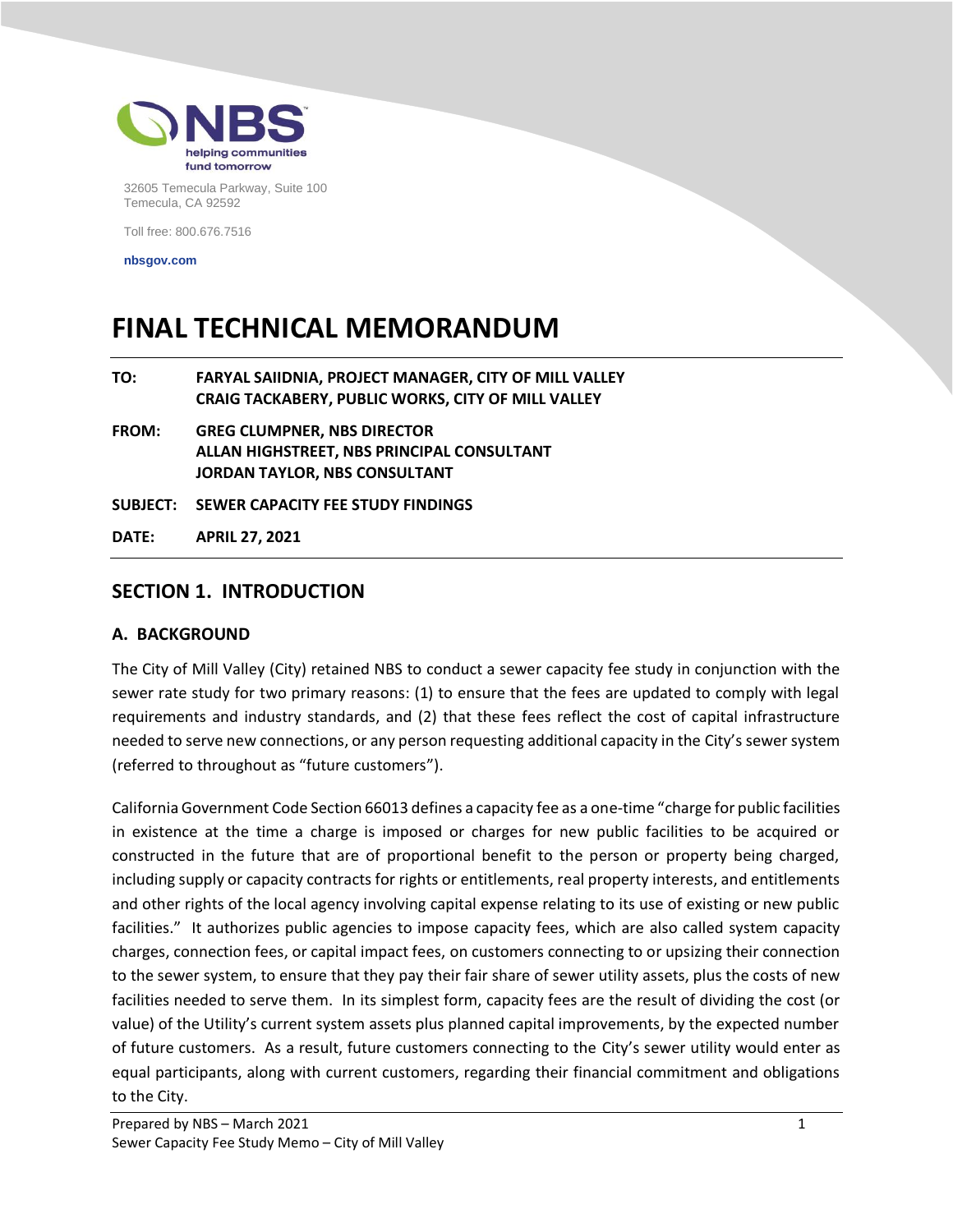## **SECTION 2. SEWER CAPACITY FEE STUDY**

## **A. STUDY METHODOLOGY**

Capacity fees are one-time fees intended to reflect the cost of existing infrastructure and planned improvements available to new services, and place new utility customers on equal basis from a financial perspective with existing customers. Once new customers are added to the system, they then incur the obligation to pay the same monthly sewer rates that existing customers pay.

Various methodologies have been and are currently used to calculate capacity fees. The most common methodologies are based on the following:

- The value of existing (historical) system assets, often called a "system buy-in" methodology.
- The value of planned future improvements, also called the "incremental" or "system development" methodology.
- A combination of these two approaches.

This analysis uses the "Combination Approach"<sup>1</sup> which requires new customers to pay their fair share of existing system assets and any planned capital improvements that have capacity to serve new customers. In their simplest form, capacity fees are calculated by dividing the costs of infrastructure allocated to future development by the number of units of new development anticipated, further defined as follows:

- The cost of existing assets that have capacity to serve new development are those that can reasonably be allocated to future development.
- The number of new units (i.e., growth) are those units projected to occur within the timeframe covered by the capacity fee analysis.

## **B. EXISTING CONNECTIONS AND PROJECTED FUTURE GROWTH**

NBS calculated that there are currently about 7,400 equivalent dwelling units (EDU) connected to the sewer utility. An equivalent dwelling unit is defined as the average flow of wastewater produced by a single family residential dwelling unit. In the City's case, an EDU equates to 200 gallons per day of wastewater flow. **Figure 1** shows the number of current sewer EDU connections by customer class.

<sup>1</sup> Method of calculating capacity fees (also known as System Development Fees, Connection Fees, Capital Impact Fees) are set forth in the American Water Works Association's *Principles of Water Rates, Fees and Charges* Seventh Edition (2017) pages 311 to 347.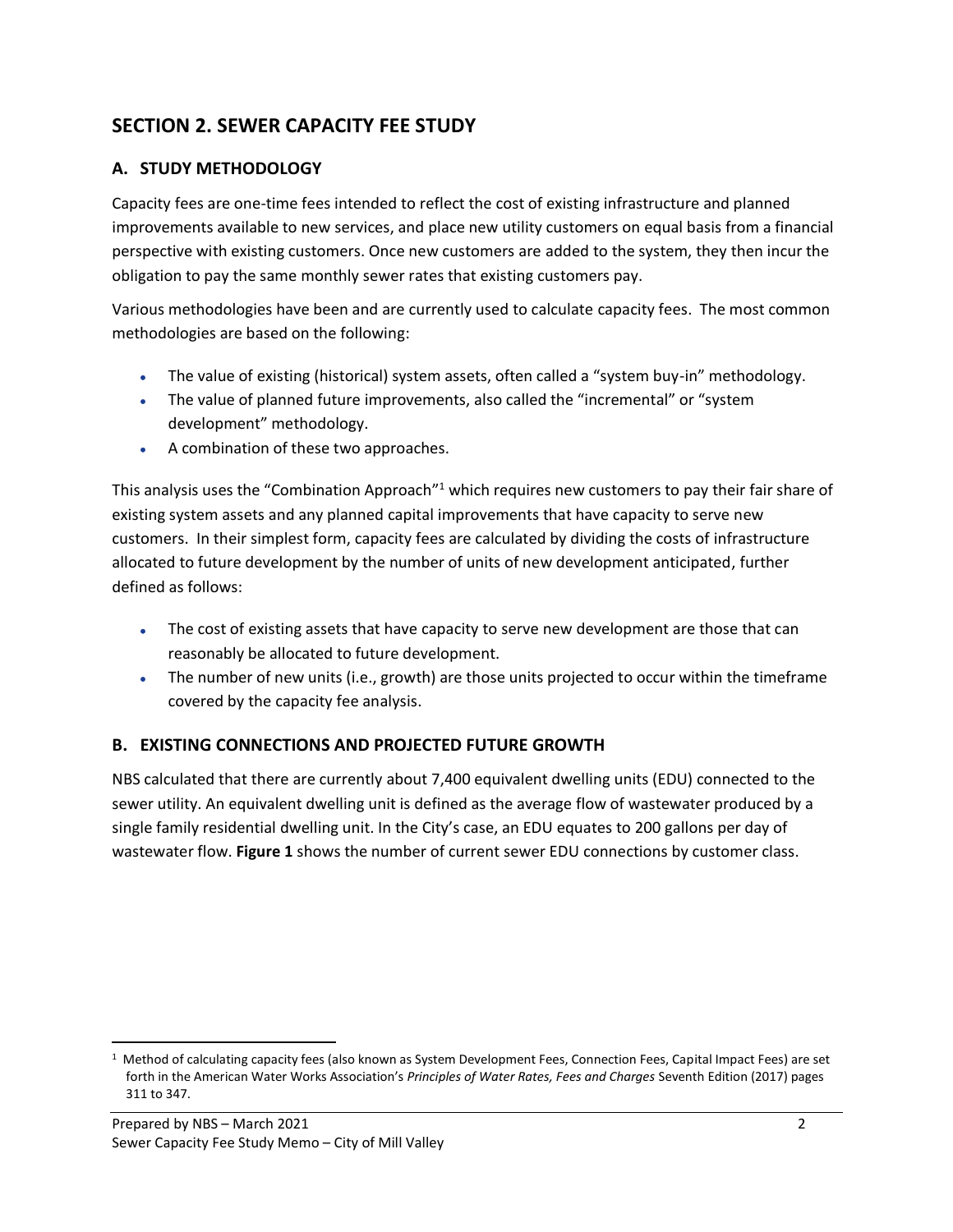|                                          |                                            | <b>Annualized Consumption (CCF)</b> |                                       |  |  |  |
|------------------------------------------|--------------------------------------------|-------------------------------------|---------------------------------------|--|--|--|
| <b>Customer Class</b>                    | <b>Existing Sewer</b><br>EDUs <sup>1</sup> | <b>CCF</b>                          | <b>Basis of</b><br><b>Consumption</b> |  |  |  |
| SINGLE FAMILY RESIDENTIAL <sup>1</sup>   | 3,583                                      | 301,299                             | Winter Avg                            |  |  |  |
| MULTI-FAMILY RESIDENTIAL <sup>1</sup>    | 2,633                                      | 133,698                             | Winter Avg                            |  |  |  |
| COMMERCIAL                               |                                            |                                     |                                       |  |  |  |
| BAR W/O RESTAURANT <sup>2</sup>          | 4                                          | 291                                 | Win/Sum Avg                           |  |  |  |
| CAR WASH $2$                             | 20                                         | 2,031                               | Winter Avg                            |  |  |  |
| HOSPITAL/CONVALESCENT <sup>2</sup>       | 86                                         | 6,735                               | Winter Avg                            |  |  |  |
| HOTEL W/ DINING <sup>2</sup>             | 85                                         | 3,711                               | Win/Sum Avg                           |  |  |  |
| HOTEL W/O DINING <sup>2</sup>            | 62                                         | 4,461                               | Win/Sum Avg                           |  |  |  |
| LAUNDROMAT <sup>2</sup>                  | 44                                         | 3,855                               | Winter Avg                            |  |  |  |
| MARKET W/ GRINDER <sup>2</sup>           | $\Omega$                                   | <sup>0</sup>                        | Winter Avg                            |  |  |  |
| MARKET W/O GRINDER <sup>2</sup>          | 148                                        | 9,159                               | Winter Avg                            |  |  |  |
| PROFESSIONAL OFFICES <sup>2</sup>        | 209                                        | 19,404                              | Winter Avg                            |  |  |  |
| REPAIR SHOP/SERVICE STATION <sup>2</sup> | 13                                         | 924                                 | Winter Avg                            |  |  |  |
| RESTAURANT/BAKERY <sup>2</sup>           | 355                                        | 15,807                              | Win/Sum Avg                           |  |  |  |
| SCHOOLS <sup>2</sup>                     | 90                                         | 8,202                               | Winter Avg                            |  |  |  |
| STORE/RETAIL <sup>2</sup>                | 105                                        | 8,781                               | Winter Avg                            |  |  |  |
| <b>Total</b>                             | 7,438                                      | 518,358                             |                                       |  |  |  |

|  |  | <b>Figure 1. Estimated Existing Equivalent Dwelling Units</b> |  |
|--|--|---------------------------------------------------------------|--|
|  |  |                                                               |  |

1. Number of Sewer Dwelling Units is based on data provided by MMWD and the SASM agenda packet dated May 21, 2021.

2. Calculated EDU based on flow and BOD/TSS strength factors.

Capacity in the City's sewer utility is allocated to current and future customers, as shown in **Figure 2**. The City collects and transports all wastewater to the Sewerage Agency of Southern Marin (SASM) where it is treated. The City has a contracted capacity with the treatment plant that was used in the calculation of projecting future customers. The percentage of capacity assigned to current and future customers is based upon the number of equivalent dwelling units that are estimated to connect to full capacity of the contract with SASM.

| Figure 2. Allocation of Capacity to Current and Future Customers |  |
|------------------------------------------------------------------|--|
|------------------------------------------------------------------|--|

|                                  |                                 | <b>Projected</b>                     | % Allocation Factors                |                                |                     | <b>Cumulative Change</b>         |
|----------------------------------|---------------------------------|--------------------------------------|-------------------------------------|--------------------------------|---------------------|----------------------------------|
| <b>Demographic Statistics</b>    | <b>Existing</b><br><b>Total</b> | <b>Service</b><br>Total <sup>1</sup> | <b>Existing</b><br><b>Customers</b> | <b>New</b><br><b>Customers</b> | 'Number<br>of Units | $\frac{9}{6}$<br><b>Increase</b> |
| Equivalent Dwelling Units (EDUs) | 7.438                           | 9.321                                | 74.7%                               | 25.3%                          | 1.883               | 25.3%                            |

1. Customer capacity based on the City's capacity allocation with SASM. *Source file: Restated Joint Exercise of Powers 01 27 2000.pdf, pages 8-9, SASM agenda packet from May 21, 2021 and https://www.cityofmillvalley.org/civicax/filebank/blobdload.aspx?BlobID=23439*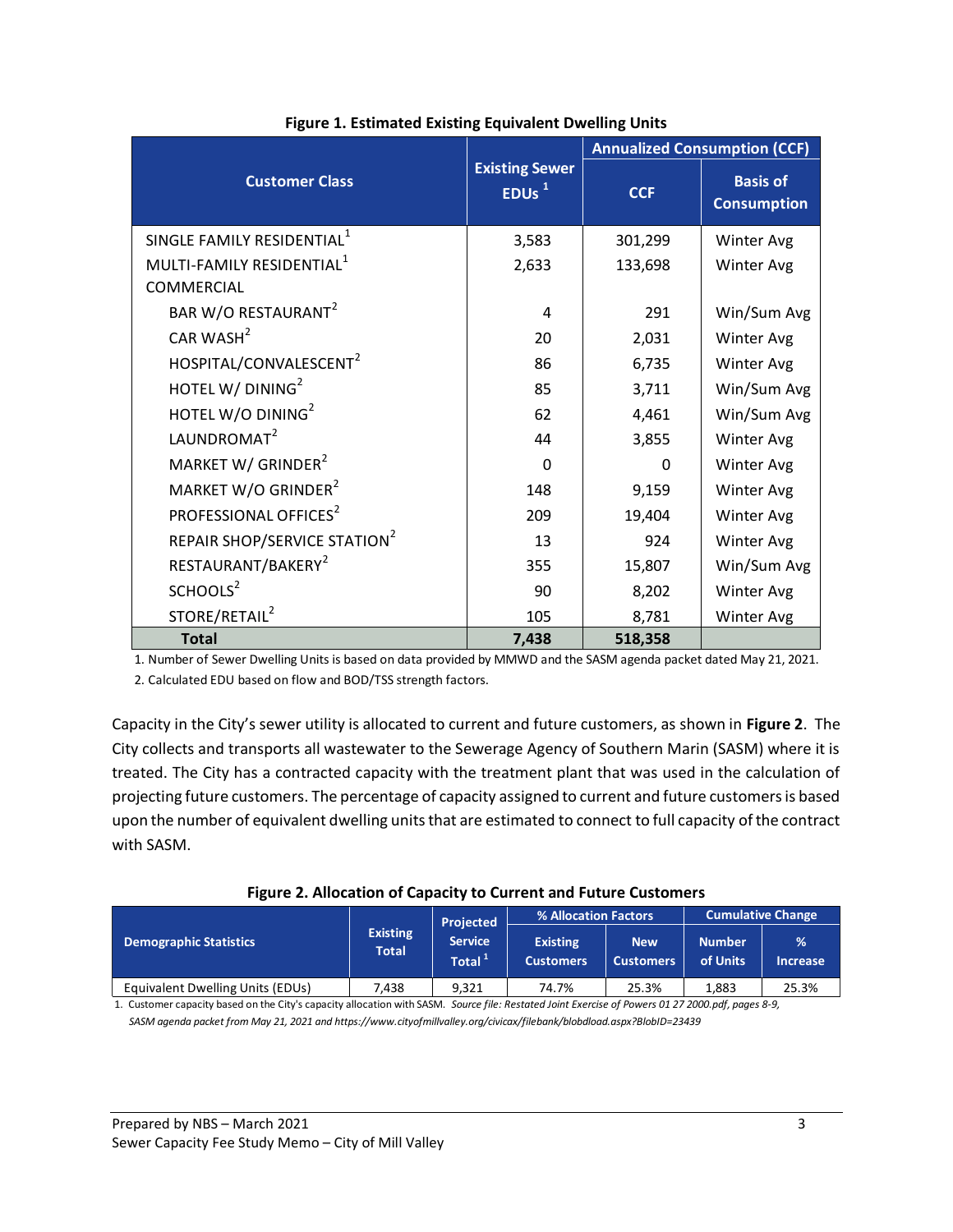## **C. EXISTING AND PLANNED ASSETS**

The capital assets addressed in this study include existing assets and planned capital improvements (i.e., the system buy-in). An important aspect of this study is how the value of existing utility assets is determined. Thisstudy uses the replacement cost new – less depreciation (RCNLD) approach summarized in **Figure 3** to estimate existing asset values and depreciation, because it provides an up-to-date asset value that reflects estimated cost inflation.<sup>2</sup>

| Asset Category <sup>1</sup>                     |     | <b>System</b>                      | Allocation Basis (%) <sup>2</sup>   |                                   |    | Distribution of Cost Basis (\$)     |   |                                   |  |
|-------------------------------------------------|-----|------------------------------------|-------------------------------------|-----------------------------------|----|-------------------------------------|---|-----------------------------------|--|
|                                                 |     | <b>Buy-In</b><br><b>Cost Basis</b> | <b>Existing</b><br><b>Customers</b> | <b>Future</b><br><b>Customers</b> |    | <b>Existing</b><br><b>Customers</b> |   | <b>Future</b><br><b>Customers</b> |  |
| <b>Sewer Fund</b>                               |     |                                    |                                     |                                   |    |                                     |   |                                   |  |
| Lamphole Replace                                | \$. | 62,850                             | 74.7%                               | 25.3%                             | \$ | 46.936                              | Ŝ | 15,914                            |  |
| Mains and Piping                                |     | 22,817,300                         | 74.7%                               | 25.3%                             |    | 17,039,658                          |   | 5,777,642                         |  |
| Manhole Replace                                 |     | 1,836,600                          | 74.7%                               | 25.3%                             |    | 1,371,549                           |   | 465,051                           |  |
| <b>Pump Station</b>                             |     | 10,000                             | 74.7%                               | 25.3%                             |    | 7,468                               |   | 2,532                             |  |
| <b>Structure Replace</b>                        |     | 11,825                             | 74.7%                               | 25.3%                             |    | 8,831                               |   | 2,994                             |  |
| <b>Total Capital Facilities &amp; Equipment</b> | \$  | 24,738,575                         | 74.7%                               | 25.3%                             | \$ | 18,474,441                          |   | 6,264,135                         |  |

1. Source file for City of Mill Valley current assets as of 2020, provided by Shaff and Wheeler: *MillValley\_Sewer\_Assets\_2021\_jt.xlsx*

2. Based on proportionate allocation between existing and future users. See Table 2 in Exhibit 1 for demographic expectations.

The Engineering News Record (ENR) Construction Cost Index and Handy-Whitman Index of Public Utility Construction Costs are cost inflation indices that track construction costs and were used to estimate the replacement value of the City's existing assets. The replacement cost is calculated by escalating the book value of existing assets (including depreciation) to current-day values using the ENR Construction Cost or Handy-Whitman Index values. The replacement cost was then adjusted using straight line depreciation. For those assets that have exceeded their estimated life but are still in service, it was assumed they would have a cost basis of five percent of their replacement cost. Figure 3 summarizes the system buy-in cost basis by Asset Category for the City.

The asset costs were allocated to current customers based on the 74.7 percent allocation factor previously shown in Figure 2 and the 25.3 percent allocation factor for future customers. Figure 3 also shows the allocation of the \$24.7 million in total existing assets to current and future customers. Future customers are allocated about \$6.2 million of the existing sewer utility assets.

**Figure 4** shows a summary of the City's future capital projects, all of which are needed to maintain the collection system for current and future customers. Because of this, planned project costs were allocated to current and future users based on the same percentages as shown in Figure 2. For future customers, planned capital asset projects are allocated about \$14.2 million. For a complete list of the City's planned capital projects, refer to the *Appendix*.

<sup>&</sup>lt;sup>2</sup> The RCNLD approach was used to estimate all existing asset values, except for land, which does not depreciate.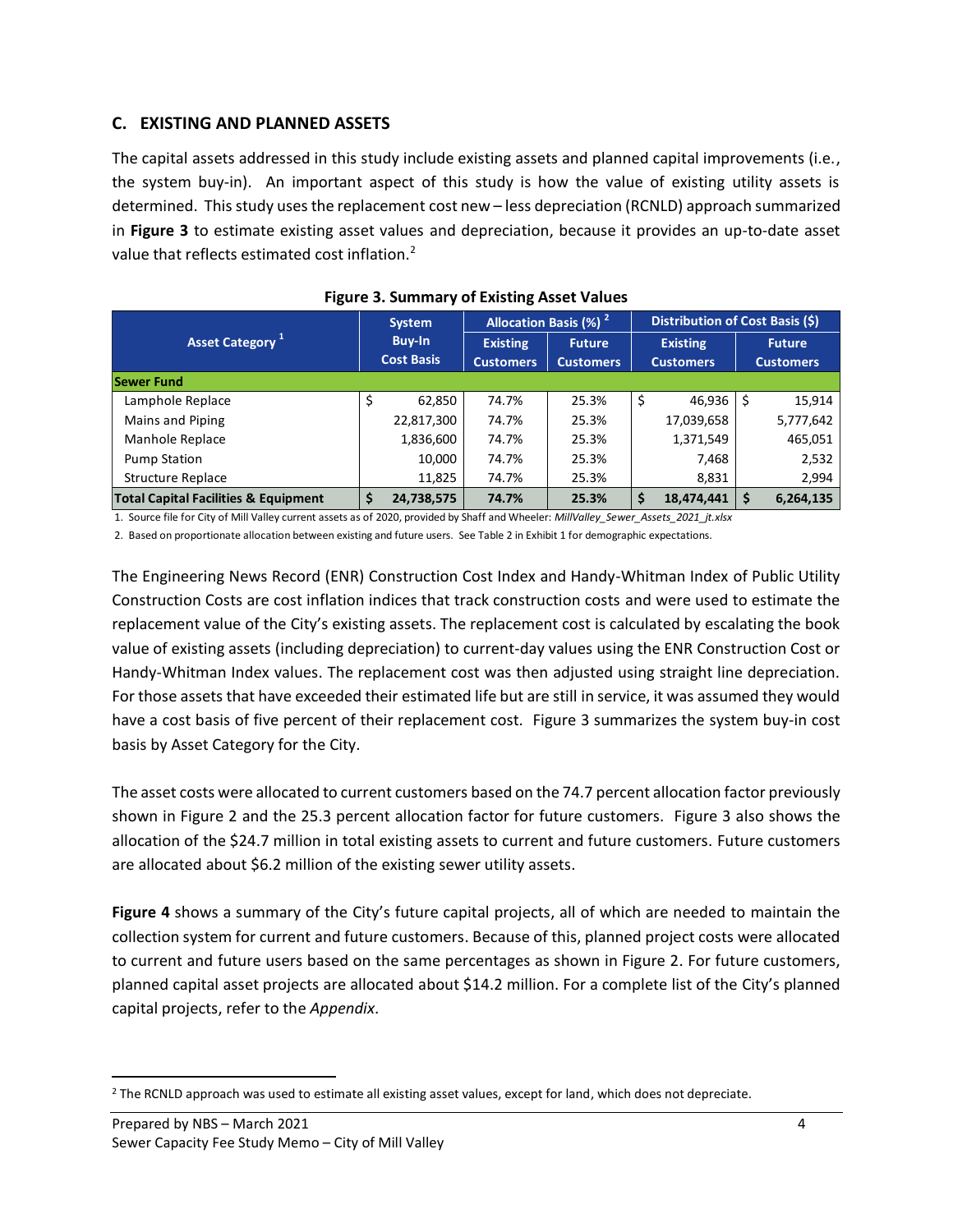|                                                       |                                             |            |    |            | % Allocation |       |    | <b>Distribution of Cost Basis (\$)</b>                  |                                     |                                   |  |                                     |  |                                   |
|-------------------------------------------------------|---------------------------------------------|------------|----|------------|--------------|-------|----|---------------------------------------------------------|-------------------------------------|-----------------------------------|--|-------------------------------------|--|-----------------------------------|
| <b>Capital Project Description</b> 1                  | <b>Future Cost</b><br>Estimate <sup>1</sup> |            |    |            |              |       |    | System<br><b>Development</b><br>Cost Basis <sup>3</sup> | <b>Existing</b><br><b>Customers</b> | <b>Future</b><br><b>Customers</b> |  | <b>Existing</b><br><b>Customers</b> |  | <b>Future</b><br><b>Customers</b> |
| Repair of Hotspots and Pipe Rehabilitation            | \$                                          | 8,798,685  | \$ | 8,798,685  | 74.7%        | 25.3% | \$ | 6,570,742                                               | \$.                                 | 2,227,943                         |  |                                     |  |                                   |
| Bilthedale                                            |                                             | 543,400    | \$ | 543,400    | 74.7%        | 25.3% | \$ | 405,804                                                 | \$                                  | 137,596                           |  |                                     |  |                                   |
| Shelter Bay Sewer Pump Station - Complete Replacement | S                                           | 1,087,902  | \$ | 1,087,902  | 74.7%        | 25.3% | \$ | 812,431                                                 | \$                                  | 275,471                           |  |                                     |  |                                   |
| Frontage Road Sewer Pump Station - Upgrade            | \$                                          | 2,635,861  | \$ | 2,635,861  | 74.7%        | 25.3% | \$ | 1,968,426                                               | \$                                  | 667,435                           |  |                                     |  |                                   |
| Misc. Generators/Devices Citywide                     | S                                           | 634,449    | S  | 634,449    | 74.7%        | 25.3% | \$ | 473,798                                                 | \$                                  | 160,651                           |  |                                     |  |                                   |
| <b>Annual Sewer Rehabilitation</b>                    |                                             | 553,877    | \$ | 553,877    | 74.7%        | 25.3% | \$ | 413,628                                                 | \$                                  | 140,249                           |  |                                     |  |                                   |
| <b>CCTV</b> Inspections                               | Ś                                           | 5,280,000  | \$ | 5,280,000  | 74.7%        | 25.3% | \$ | 3,943,034                                               | \$                                  | 1,336,966                         |  |                                     |  |                                   |
| <b>Repairs from CCTV</b>                              | Ş                                           | 14,500,000 | S  | 14,500,000 | 74.7%        | 25.3% |    | \$10,828,408                                            | s                                   | 3,671,592                         |  |                                     |  |                                   |
| Manhole Replacement                                   | s                                           | 5,000,000  | S  | 5,000,000  | 74.7%        | 25.3% | \$ | 3,733,934                                               | S.                                  | 1,266,066                         |  |                                     |  |                                   |
| <b>Cleanout Replacements</b>                          | S                                           | 1,000,000  | S  | 1,000,000  | 74.7%        | 25.3% | \$ | 746,787                                                 | \$                                  | 253,213                           |  |                                     |  |                                   |
| <b>Annual Flow Monitoring</b>                         | \$                                          | 1,000,000  | \$ | 1,000,000  | 74.7%        | 25.3% | \$ | 746,787                                                 | \$                                  | 253,213                           |  |                                     |  |                                   |
| <b>GIS Data Management</b>                            |                                             | 1,000,000  | \$ | 1,000,000  | 74.7%        | 25.3% | \$ | 746,787                                                 | \$                                  | 253,213                           |  |                                     |  |                                   |
| Sewer Master Plan                                     |                                             | 300,000    | \$ | 300,000    | 74.7%        | 25.3% | \$ | 224,036                                                 | \$                                  | 75,964                            |  |                                     |  |                                   |
| S&W Lower Priority projects (\$14M total)             |                                             | 14,000,000 | Ś  | 14,000,000 | 74.7%        | 25.3% |    | \$10,455,015                                            | S                                   | 3,544,985                         |  |                                     |  |                                   |
| <b>Total</b>                                          |                                             | 56,334,174 |    | 56,334,174 | 74.7%        | 25.3% |    | \$42,069,616                                            |                                     | \$14,264,558                      |  |                                     |  |                                   |

**Figure 4. Planned Assets Allocated to Current and Future Customers**

1. CIP expenses for FY 2019/20 and FY 2020/21 were provided by the City. Source file: *CIP 5 YR BUDGET MILL VALLEY 6-2-20\_ab.xlsx.* CIP expenses for FY 2021/22 forward found in source file: *MillValley\_SewerCIP\_2021\_2025\_Final.pdf, Table 6, page 20 of pdf.*

The City may have additional capital projects that are needed to serve future developments, and the costs of such projects may be recovered through a development agreement. This will be evaluated on a caseby-case basis as part of the development review process.

## **D. ADJUSTMENTS TO THE COST BASIS**

The City has the option to reduce the amount of costs to be recovered by the capacity charge by a proportional share of the capital replacement reserves. Government code 66000 does not require this adjustment. The adjustment lowers the amount of dollars collected. It may be more prudent to use the capital reserve as a contingency for changes in future costs. Using the allocations calculated in Figure 2, 25.3 percent of the \$2.8 million unrestricted cash can be credited from the capacity fee calculation. A summary of the calculation of the option for the credit for City cash is shown in **Figure 5**, and future customers can be credited about \$716,000. This credit is not included in the proposed capacity charge in Figure 7.

|                                              | <b>Beginning</b> |                  | % Allocation     | \$ - Allocation  |                  |  |  |
|----------------------------------------------|------------------|------------------|------------------|------------------|------------------|--|--|
| <b>Cash Reserves</b>                         | $\text{Cash}^1$  | <b>Existing</b>  | <b>Future</b>    | <b>Existing</b>  | <b>Future</b>    |  |  |
|                                              |                  | <b>Customers</b> | <b>Customers</b> | <b>Customers</b> | <b>Customers</b> |  |  |
| <b>Un-restricted Reserves</b>                |                  |                  |                  |                  |                  |  |  |
| Operating & Capital Replacement Reserve Fund | 2,829,825        | 74.7%            | 25.3%            | 2.113.276        | 716.549          |  |  |
| <b>Total Beginning Cash</b>                  | 2,829,825        | 74.7%            | 25.3%            | \$2,113,276      | 716,549          |  |  |

### **Figure 5. Unrestricted Cash Allocated to Future Customers**

1. Unencumbered Fund Balance from 6/30/20 Fund balance less CIP carryover encumbrance. From Eric Erikson, 9-22-20 email.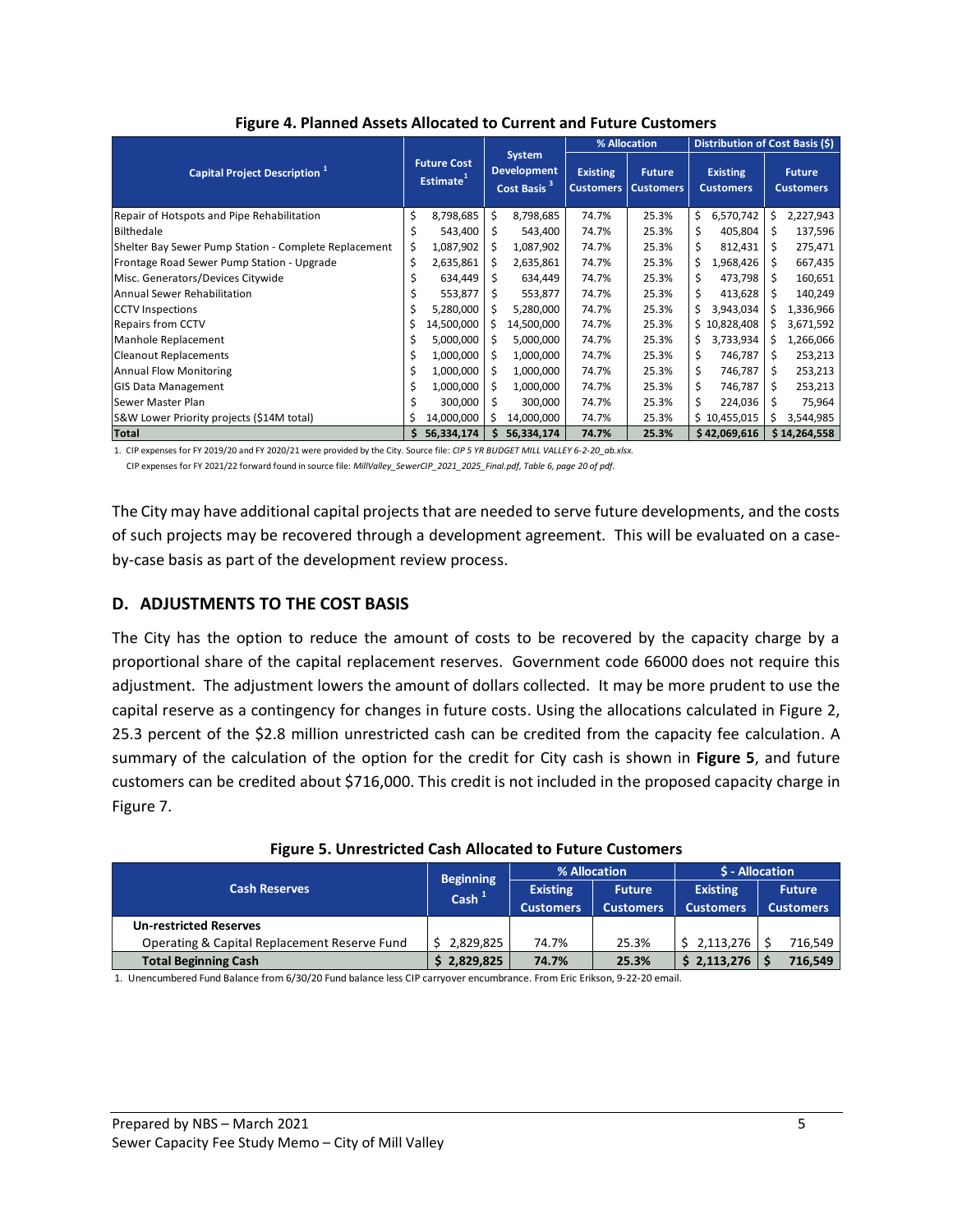## **E. CALCULATED CAPACITY FEES**

The sum of the existing and planned asset values (that is, the system buy-in and system development costs), along with the adjustment for cash reserves, defines the total cost basis allocated to future customers as shown in **Figure 6**.

| <b>System Asset Values Allocated to Future Development</b> | <b>Replacement</b><br><b>Cost</b> |            |  |  |
|------------------------------------------------------------|-----------------------------------|------------|--|--|
| Costs Included in Existing System Buy-In:                  |                                   |            |  |  |
| <b>Existing Assets</b>                                     |                                   | 6,264,135  |  |  |
| Planned, Future Capital Projects                           |                                   | 14,264,558 |  |  |
| Total: Existing & Future System Costs                      |                                   | 20,528,693 |  |  |
| <b>Total Cost Basis for New Development</b>                |                                   | 20,528,693 |  |  |

### **Figure 6. Summary of Cost Basis Allocated to Future Customers**

The Total Adjusted Cost Basis for future customers is divided by the planned customer growth (measured in equivalent dwelling units). This represents the maximum capacity fee that the City can charge per EDU for future customers. The calculation is shown in **Figure 7**.

| <b>Summary of Capacity Fee Calculation</b> | Adjusted<br><b>System</b><br><b>Cost Basis</b> | <b>Planned</b><br><b>Additional</b><br><b>Meter</b><br><b>Equivalents</b> | <b>Base Capacity</b><br><b>Fee per EDU</b> |  |  |  |  |  |
|--------------------------------------------|------------------------------------------------|---------------------------------------------------------------------------|--------------------------------------------|--|--|--|--|--|
| Sewer Capacity Fee per EDU                 | 20,528,693                                     | 1,883                                                                     | \$10,900                                   |  |  |  |  |  |

#### **Figure 7. Summary of New Base Capacity Charges**

Sewer capacity fees for commercial, industrial, and institutional use are established per Mill Valley Municipal Code 17.04.080B.4.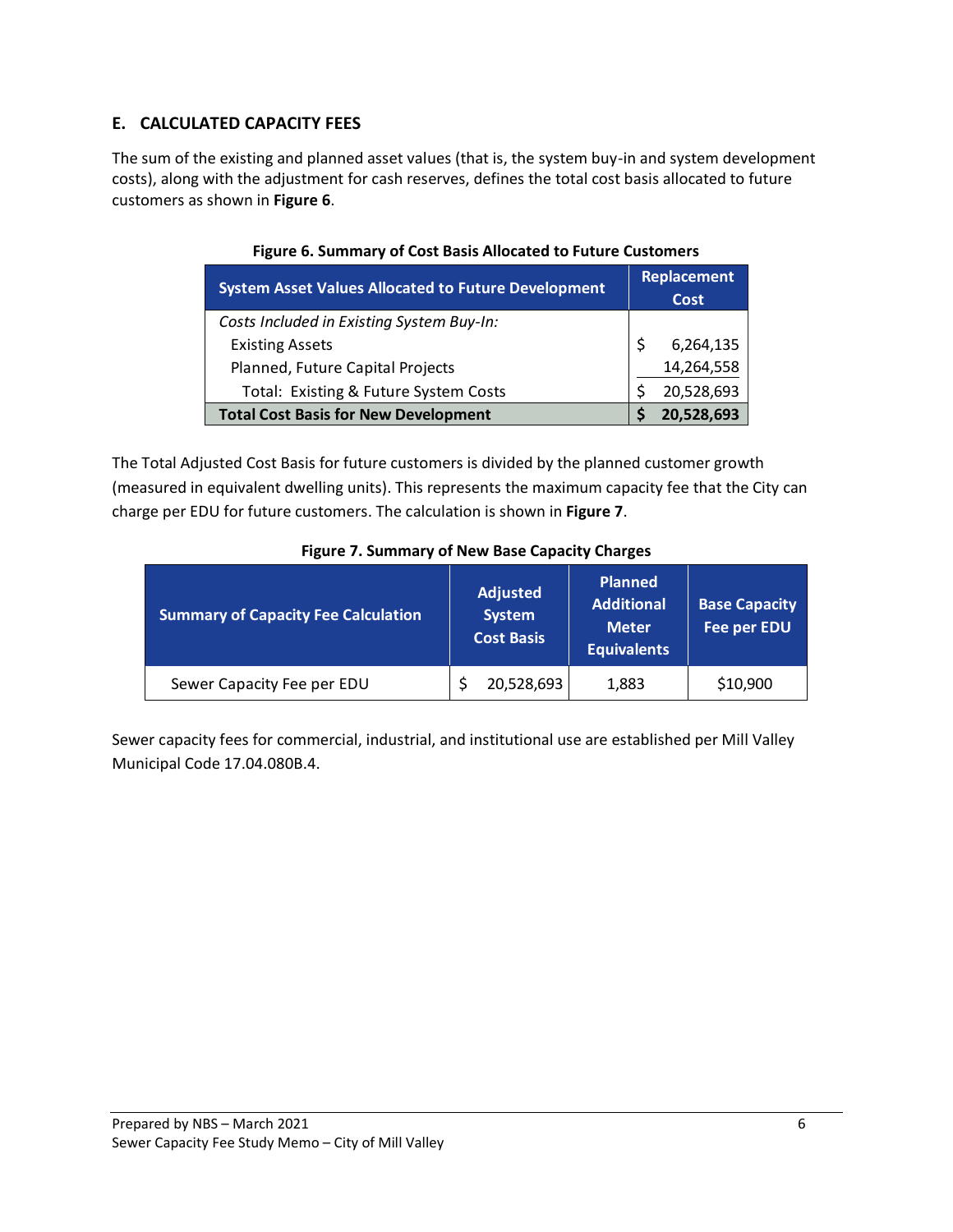## **SECTION 3. RECOMMENDATIONS AND NEXT STEPS**

## **Consultant Recommendations**

The following are NBS' recommendations for the City's consideration:

- **Approve and Accept This Study Report:** NBS recommends the City Council formally approve and adopt this report, its recommendations, and accompanying appendix as documentation of the capacity fee analyses and the basis for adopting the capacity fees.
- **Implement Recommended Capacity Fee Charges:** Based on the analyses presented in this report, the City Council should implement the proposed sewer capacity fees shown in Figure 7. These adjustments are structured based on industry standards and are necessary to ensure that the capacity fees that reflect the cost of capacity needed to serve future customers connecting to the City's sewer system.

## **Next Steps**

**Periodically Review Sewer Capacity Fees –** Any time an Agency adopts new utility rates or capacity charges, those new rates and fees should be closely monitored over the next several years to ensure the revenue generated is sufficient to meet the annual revenue requirements and reviewed to incorporate new capital facility plans and/or significant repair and replacement projects. Changing economic factors, water consumption patterns, new regulatory mandates, and unplanned capital improvements all underscore the need for this annual review.

*Note: The attached Technical Appendix provides more detailed information on the analysis of the sewer capacity fee study summarized in this report.*

## **Principal Assumptions and Considerations**

In preparing this report and the recommendations included herein, NBS has relied on a number of principal assumptions and considerations with regard to financial matters, number of customer accounts, billing and asset records, planned capital improvements, and other conditions and events that may occur in the future. This information and assumptions were provided by sources we believe to be reliable, although NBS has not independently verified this data.

While we believe NBS' use of such information and assumptions is reasonable for the purpose of this report and its recommendations, some assumptions will invariably not materialize as stated herein or may vary significantly due to unanticipated events and circumstances. Therefore, the actual results can be expected to vary from those projected to the extent that actual future conditions differ from those assumed by NBS or provided to NBS by others.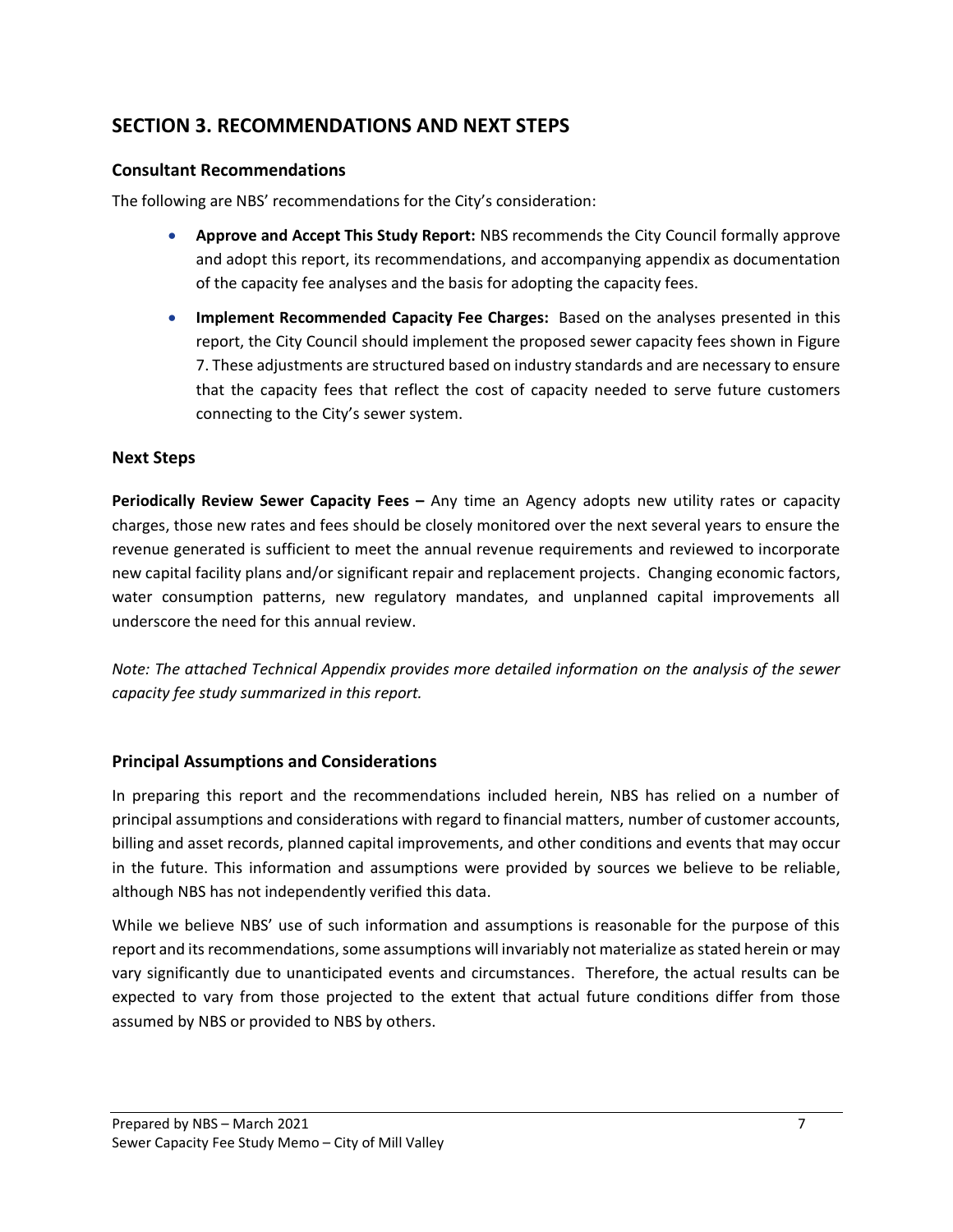## **APPENDIX – SEWER CAPACITY FEE ANALYSIS**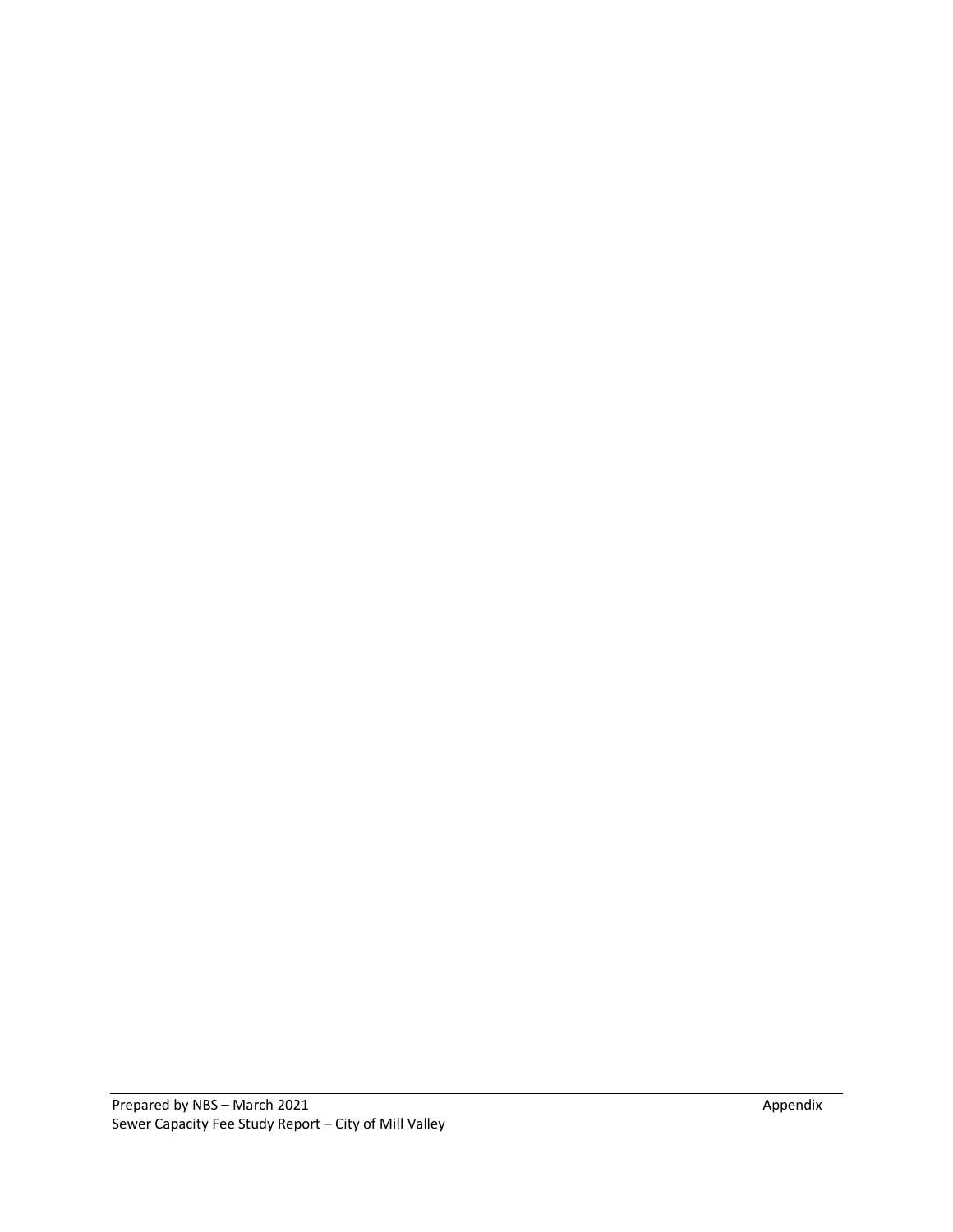## CITY OF MILL VALLEY SEWER CAPACITY FEE STUDY

Demographic Data and Projections

#### TABLE 1 - EXISTING AND PROJECTED SERVICE NUMBERS

|                                          | <b>Existing</b>         | <b>Annualized Consumption</b> |                    |  |  |  |
|------------------------------------------|-------------------------|-------------------------------|--------------------|--|--|--|
| <b>Customer Class</b>                    | Sewer EDUs <sup>1</sup> | <b>CCF</b>                    | <b>Basis of</b>    |  |  |  |
|                                          |                         |                               | <b>Consumption</b> |  |  |  |
| SINGLE FAMILY RESIDENTIAL <sup>1</sup>   | 3,583                   | 301,299                       | Winter Avg         |  |  |  |
| MULTI-FAMILY RESIDENTIAL <sup>1</sup>    | 2,633                   | 133,698                       | Winter Avg         |  |  |  |
| <b>COMMERCIAL</b>                        |                         |                               |                    |  |  |  |
| BAR W/O RESTAURANT <sup>2</sup>          | 4                       | 291                           | Win/Sum Avg        |  |  |  |
| CAR WASH $2$                             | 20                      | 2,031                         | Winter Avg         |  |  |  |
| HOSPITAL/CONVALESCENT <sup>2</sup>       | 86                      | 6,735                         | Winter Avg         |  |  |  |
| HOTEL W/ DINING <sup>2</sup>             | 85                      | 3,711                         | Win/Sum Avg        |  |  |  |
| HOTEL W/O DINING <sup>2</sup>            | 62                      | 4,461                         | Win/Sum Avg        |  |  |  |
| LAUNDROMAT <sup>2</sup>                  | 44                      | 3,855                         | Winter Avg         |  |  |  |
| MARKET W/ GRINDER <sup>2</sup>           | $\Omega$                | $\Omega$                      | <b>Winter Avg</b>  |  |  |  |
| MARKET W/O GRINDER <sup>2</sup>          | 148                     | 9,159                         | Winter Avg         |  |  |  |
| PROFESSIONAL OFFICES <sup>2</sup>        | 209                     | 19,404                        | Winter Avg         |  |  |  |
| REPAIR SHOP/SERVICE STATION <sup>2</sup> | 13                      | 924                           | Winter Avg         |  |  |  |
| RESTAURANT/BAKERY <sup>2</sup>           | 355                     | 15,807                        | Win/Sum Avg        |  |  |  |
| SCHOOLS <sup>2</sup>                     | 90                      | 8,202                         | Winter Avg         |  |  |  |
| STORE/RETAIL <sup>2</sup>                | 105                     | 8,781                         | Winter Avg         |  |  |  |
| <b>Total</b>                             | 7,438                   | 518,358                       |                    |  |  |  |

1. Number of Sewer Dwelling Units is based on data provided by MMWD and the SASM agenda packet dated May 21, 2021.

2. Calculated EDU based on flow and BOD/TSS strength factors.

#### TABLE 2 - EXISTING AND PROJECTED SERVICE NUMBERS

|                                         |                          | <b>Projected</b>                     | % Allocation Factors                |                                | <b>Cumulative Change</b>  |                                  |  |
|-----------------------------------------|--------------------------|--------------------------------------|-------------------------------------|--------------------------------|---------------------------|----------------------------------|--|
| <b>Demographic Statistics</b>           | <b>Existing</b><br>Total | <b>Service</b><br>Total <sup>1</sup> | <b>Existing</b><br><b>Customers</b> | <b>New</b><br><b>Customers</b> | <b>Number</b><br>of Units | $\frac{9}{6}$<br><b>Increase</b> |  |
| <b>Equivalent Dwelling Units (EDUs)</b> | 7.438                    | 9.321                                | 74.7%                               | 25.3%                          | 1,883                     | 25.3%                            |  |

1. Customer capacity based on the City's capacity allocation with SASM. Source file: Restated Joint Exercise of Powers 01 27 2000.pdf, pages 8-9,

SASM agenda packet from May 21, 2021 and https://www.cityofmillvalley.org/civicax/filebank/blobdload.aspx?BlobID=23439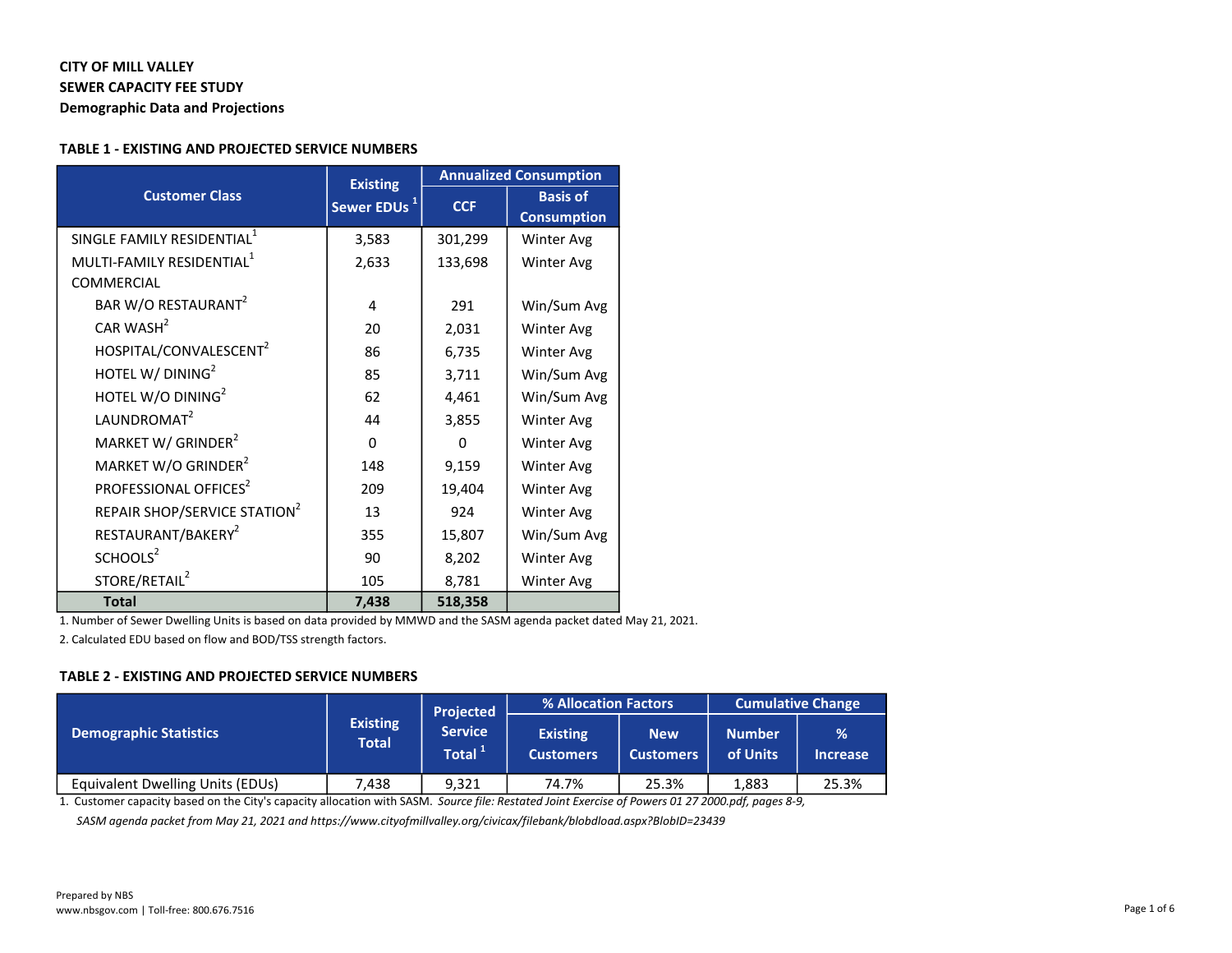## CITY OF MILL VALLEY

#### SEWER CAPACITY FEE STUDY

Existing Capital Facilities and Equipment for Consideration (System Buy-In)

#### TABLE 3 - EXISTING ASSETS, ALLOCATION TO EXISTING AND FUTURE CUSTOMERS

|                                                 |                                    | <b>System</b> |                                     | <b>Allocation Basis (%)<sup>2</sup></b> | Distribution of Cost Basis (\$) |                                     |   |                                   |  |
|-------------------------------------------------|------------------------------------|---------------|-------------------------------------|-----------------------------------------|---------------------------------|-------------------------------------|---|-----------------------------------|--|
| <b>Asset Category</b>                           | <b>Buy-In</b><br><b>Cost Basis</b> |               | <b>Existing</b><br><b>Customers</b> | <b>Future</b><br><b>Customers</b>       |                                 | <b>Existing</b><br><b>Customers</b> |   | <b>Future</b><br><b>Customers</b> |  |
| <b>Sewer Fund</b>                               |                                    |               |                                     |                                         |                                 |                                     |   |                                   |  |
| Lamphole Replace                                | Ş                                  | 62,850        | 74.7%                               | 25.3%                                   | \$                              | 46,936                              | S | 15,914                            |  |
| Mains and Piping                                |                                    | 22,817,300    | 74.7%                               | 25.3%                                   |                                 | 17,039,658                          |   | 5,777,642                         |  |
| Manhole Replace                                 |                                    | 1,836,600     | 74.7%                               | 25.3%                                   |                                 | 1,371,549                           |   | 465,051                           |  |
| <b>Pump Station</b>                             |                                    | 10,000        | 74.7%                               | 25.3%                                   |                                 | 7,468                               |   | 2,532                             |  |
| <b>Structure Replace</b>                        |                                    | 11,825        | 74.7%                               | 25.3%                                   |                                 | 8,831                               |   | 2,994                             |  |
| <b>Total Capital Facilities &amp; Equipment</b> |                                    | 24,738,575    | 74.7%                               | 25.3%                                   | \$                              | 18,474,441                          |   | 6,264,135                         |  |

1. Source file for City of Mill Valley current assets as of 2020, provided by Shaff and Wheeler: MillValley\_Sewer\_Assets\_2021\_jt.xlsx

2. Based on proportionate allocation between existing and future users. See Table 2 in Exhibit 1 for demographic expectations.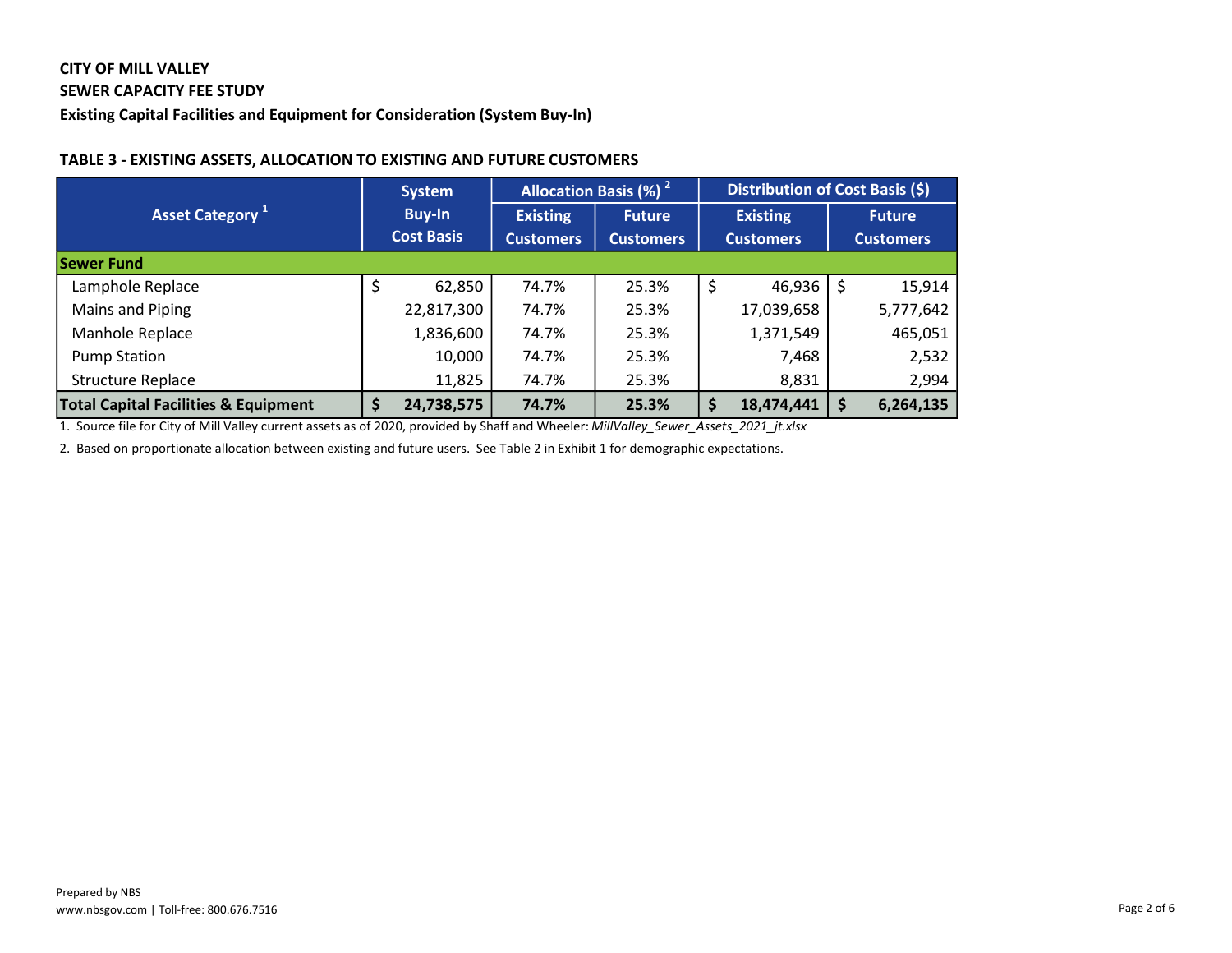#### CITY OF MILL VALLEY SEWER CAPACITY FEE STUDY Handy-Whitman Categories and Asset Allocation

#### TABLE 4 - Asset Categories for Inflation

| <b>Category</b>           | <b>Type of Asset</b>                                                                    |  |  |  |  |
|---------------------------|-----------------------------------------------------------------------------------------|--|--|--|--|
| <b>ENR-LA</b>             | <b>Engineering News Record Average</b>                                                  |  |  |  |  |
|                           | <b>Construction Inflation - Los Angles</b>                                              |  |  |  |  |
| <b>ENR-SF</b>             | <b>Engineering News Record Average</b><br><b>Construction Inflation - San Francisco</b> |  |  |  |  |
|                           |                                                                                         |  |  |  |  |
|                           | <b>Source of Supply Plant</b>                                                           |  |  |  |  |
| $\mathbf{1}$              | Collecting & Impounding Res.                                                            |  |  |  |  |
|                           | <b>Pumping Plant</b>                                                                    |  |  |  |  |
| 2                         | Structures & Improvements                                                               |  |  |  |  |
| 3                         | <b>Electric Pumping Equipment</b>                                                       |  |  |  |  |
|                           | <b>Water Treatment Plant</b>                                                            |  |  |  |  |
| 4                         | Structures & Improvements                                                               |  |  |  |  |
| 5                         | Large Treatment Plant Equipment                                                         |  |  |  |  |
| 6                         | <b>Small Treatment Plant Equipment</b>                                                  |  |  |  |  |
|                           | <b>Transmission Plant</b>                                                               |  |  |  |  |
| 7                         | <b>Steel Reservoirs</b>                                                                 |  |  |  |  |
| 8                         | <b>Elevated Steel Tanks</b>                                                             |  |  |  |  |
| 9                         | <b>Concrete Reservoirs</b>                                                              |  |  |  |  |
| 10                        | <b>Cast Iron Mains</b>                                                                  |  |  |  |  |
| 11                        | <b>Steel Mains</b>                                                                      |  |  |  |  |
| 12                        | Concrete Cylinder Mains                                                                 |  |  |  |  |
| <b>Distribution Plant</b> |                                                                                         |  |  |  |  |
| 13                        | Mains-Average All Types                                                                 |  |  |  |  |
| 14                        | <b>Cast Iron Mains</b>                                                                  |  |  |  |  |
| 15                        | <b>Cement Asbestos Mains</b>                                                            |  |  |  |  |
| 16                        | <b>Steel Mains</b>                                                                      |  |  |  |  |
| 17                        | <b>PVC Mains</b>                                                                        |  |  |  |  |
| 18                        | Services Installed                                                                      |  |  |  |  |
| 19                        | Meters                                                                                  |  |  |  |  |
| 20                        | <b>Meter Installations</b>                                                              |  |  |  |  |
| 21                        | <b>Hydrants Installed</b>                                                               |  |  |  |  |
|                           | <b>Miscellaneous Items</b>                                                              |  |  |  |  |
| 22                        | Flocculating Equipment - Installed                                                      |  |  |  |  |
| 23                        | Clarifier Equipment - Installed                                                         |  |  |  |  |
| 24                        | Filter Gallery Piping - Installed                                                       |  |  |  |  |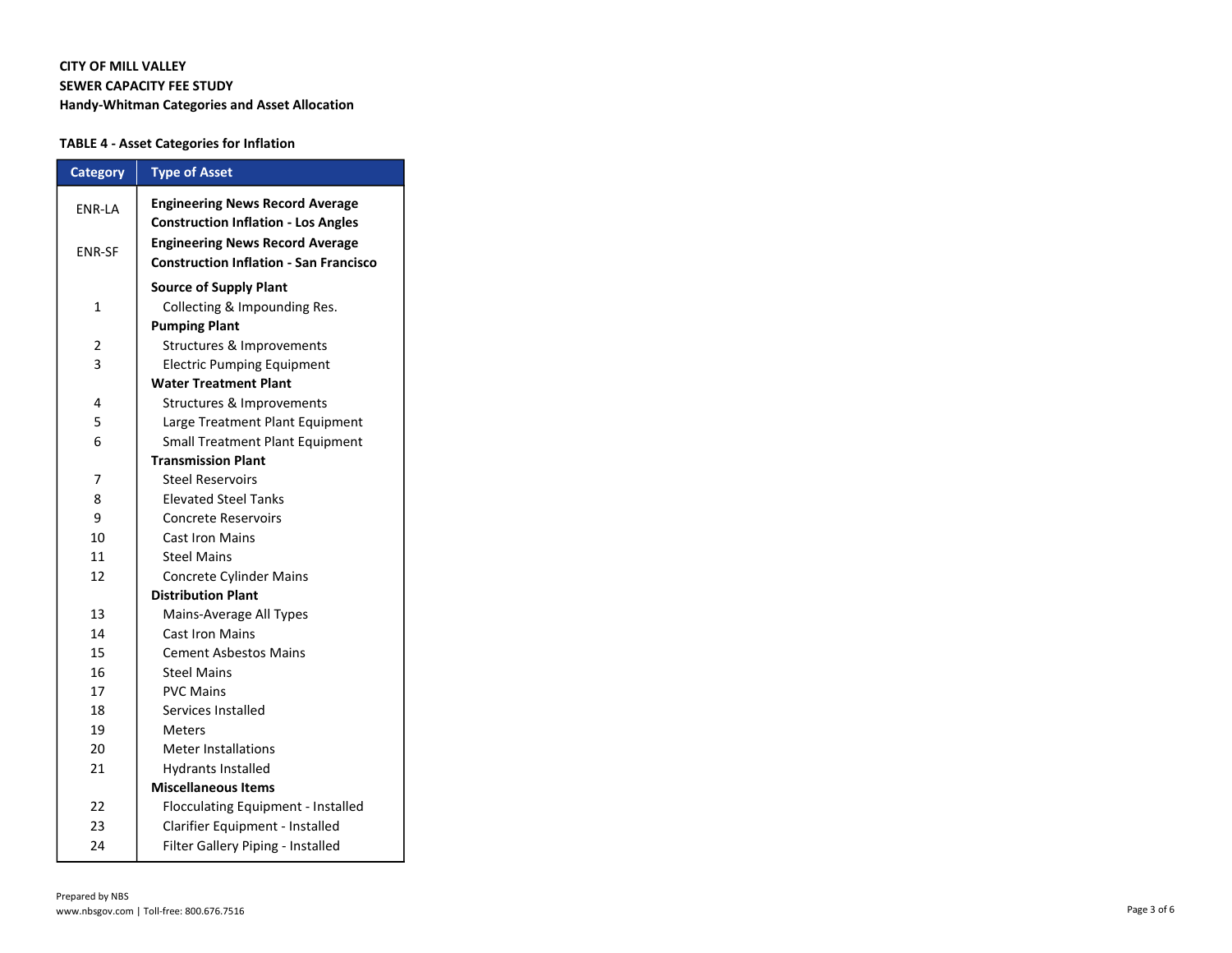# CITY OF MILL VALLEY

## SEWER CAPACITY FEE STUDY

Allocation of Cash Reserves and Outstanding Debt to Existing and Future Services

#### TABLE 5 - ALLOCATION OF CASH RESERVES TO EXISTING AND FUTURE USERS

|                                              | <b>Beginning</b> |                  | % Allocation     | \$ - Allocation  |                  |  |  |
|----------------------------------------------|------------------|------------------|------------------|------------------|------------------|--|--|
| <b>Cash Reserves</b>                         | $\cosh^{-1}$     | <b>Existing</b>  | <b>Future</b>    | <b>Existing</b>  | <b>Future</b>    |  |  |
|                                              |                  | <b>Customers</b> | <b>Customers</b> | <b>Customers</b> | <b>Customers</b> |  |  |
| <b>Un-restricted Reserves</b>                |                  |                  |                  |                  |                  |  |  |
| Operating & Capital Replacement Reserve Fund | 2,829,825        | 74.7%            | 25.3%            | 2,113,276        | 716,549          |  |  |
| <b>Total Beginning Cash</b>                  | 2,829,825        | 74.7%            | 25.3%            | 2,113,276        | 716,549          |  |  |

1. Unencumbered Fund Balance from 6/30/20 Fund balance less CIP carryover encumbrance. From Eric Erikson, 9-22-20 email.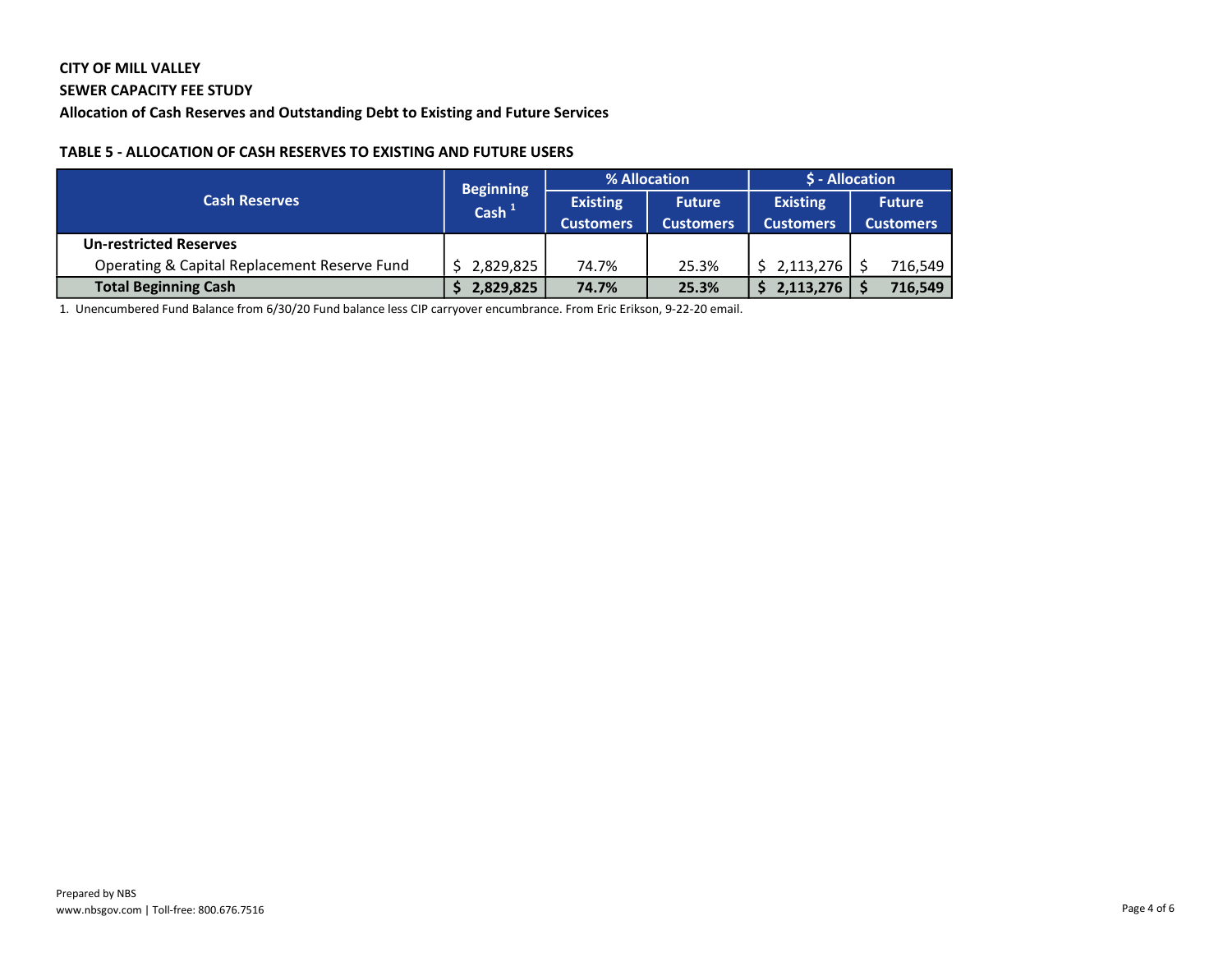## CITY OF MILL VALLEY SEWER CAPACITY FEE STUDY

Sewer Planned Capital Facilities and Equipment for Consideration (System Development)

|                                                       |                                             |            |                                                                |            | % Allocation                        |                                   |                                     | Distribution of Cost Basis (\$) |              |                                   |  |
|-------------------------------------------------------|---------------------------------------------|------------|----------------------------------------------------------------|------------|-------------------------------------|-----------------------------------|-------------------------------------|---------------------------------|--------------|-----------------------------------|--|
| <b>Capital Project Description</b> <sup>1</sup>       | <b>Future Cost</b><br>Estimate <sup>+</sup> |            | <b>System</b><br><b>Development</b><br>Cost Basis <sup>3</sup> |            | <b>Existing</b><br><b>Customers</b> | <b>Future</b><br><b>Customers</b> | <b>Existing</b><br><b>Customers</b> |                                 |              | <b>Future</b><br><b>Customers</b> |  |
| Repair of Hotspots and Pipe Rehabilitation            | \$                                          | 8,798,685  | \$                                                             | 8,798,685  | 74.7%                               | 25.3%                             | \$.                                 | 6,570,742                       |              | 2,227,943                         |  |
| Bilthedale                                            |                                             | 543,400    | Ş                                                              | 543,400    | 74.7%                               | 25.3%                             | \$                                  | 405,804                         | -S           | 137,596                           |  |
| Shelter Bay Sewer Pump Station - Complete Replacement | \$                                          | 1,087,902  | \$                                                             | 1,087,902  | 74.7%                               | 25.3%                             | \$                                  | 812,431                         | S            | 275,471                           |  |
| Frontage Road Sewer Pump Station - Upgrade            | \$                                          | 2,635,861  | \$                                                             | 2,635,861  | 74.7%                               | 25.3%                             | \$.                                 | 1,968,426                       | S.           | 667,435                           |  |
| Misc. Generators/Devices Citywide                     |                                             | 634,449    | S                                                              | 634,449    | 74.7%                               | 25.3%                             | \$                                  | 473,798                         | S.           | 160,651                           |  |
| <b>Annual Sewer Rehabilitation</b>                    |                                             | 553,877    | S                                                              | 553,877    | 74.7%                               | 25.3%                             | \$                                  | 413,628                         | S            | 140,249                           |  |
| <b>CCTV</b> Inspections                               |                                             | 5,280,000  | \$                                                             | 5,280,000  | 74.7%                               | 25.3%                             | \$                                  | 3,943,034                       | S            | 1,336,966                         |  |
| Repairs from CCTV                                     | Ş                                           | 14,500,000 | S                                                              | 14,500,000 | 74.7%                               | 25.3%                             |                                     | \$10,828,408                    | S.           | 3,671,592                         |  |
| Manhole Replacement                                   |                                             | 5,000,000  | S                                                              | 5,000,000  | 74.7%                               | 25.3%                             | Ş.                                  | 3,733,934                       | S.           | 1,266,066                         |  |
| <b>Cleanout Replacements</b>                          | \$                                          | 1,000,000  | \$                                                             | 1,000,000  | 74.7%                               | 25.3%                             | \$                                  | 746,787                         | S            | 253,213                           |  |
| <b>Annual Flow Monitoring</b>                         | Ş                                           | 1,000,000  | S                                                              | 1,000,000  | 74.7%                               | 25.3%                             | \$                                  | 746,787                         | S            | 253,213                           |  |
| <b>GIS Data Management</b>                            |                                             | 1,000,000  | Ş                                                              | 1,000,000  | 74.7%                               | 25.3%                             | \$                                  | 746,787                         | <sub>S</sub> | 253,213                           |  |
| Sewer Master Plan                                     |                                             | 300,000    | Ş                                                              | 300,000    | 74.7%                               | 25.3%                             | \$                                  | 224,036                         | S            | 75,964                            |  |
| S&W Lower Priority projects (\$14M total)             |                                             | 14,000,000 | S                                                              | 14,000,000 | 74.7%                               | 25.3%                             |                                     | \$10,455,015                    |              | 3,544,985                         |  |
| Total                                                 |                                             | 56,334,174 | Ŝ                                                              | 56,334,174 | 74.7%                               | 25.3%                             |                                     | \$42,069,616                    |              | \$14,264,558                      |  |

#### TABLE 6 - PLANNED CAPITAL IMPROVEMENT COSTS, ALLOCATED TO EXISTING AND FUTURE CUSTOMERS

1. CIP expenses for FY 2019/20 and FY 2020/21 were provided by the City. Source file: CIP 5 YR BUDGET MILL VALLEY 6-2-20\_ab.xlsx.

CIP expenses for FY 2021/22 forward found in source file: MillValley\_SewerCIP\_2021\_2025\_Final.pdf, Table 6, page 20 of pdf.